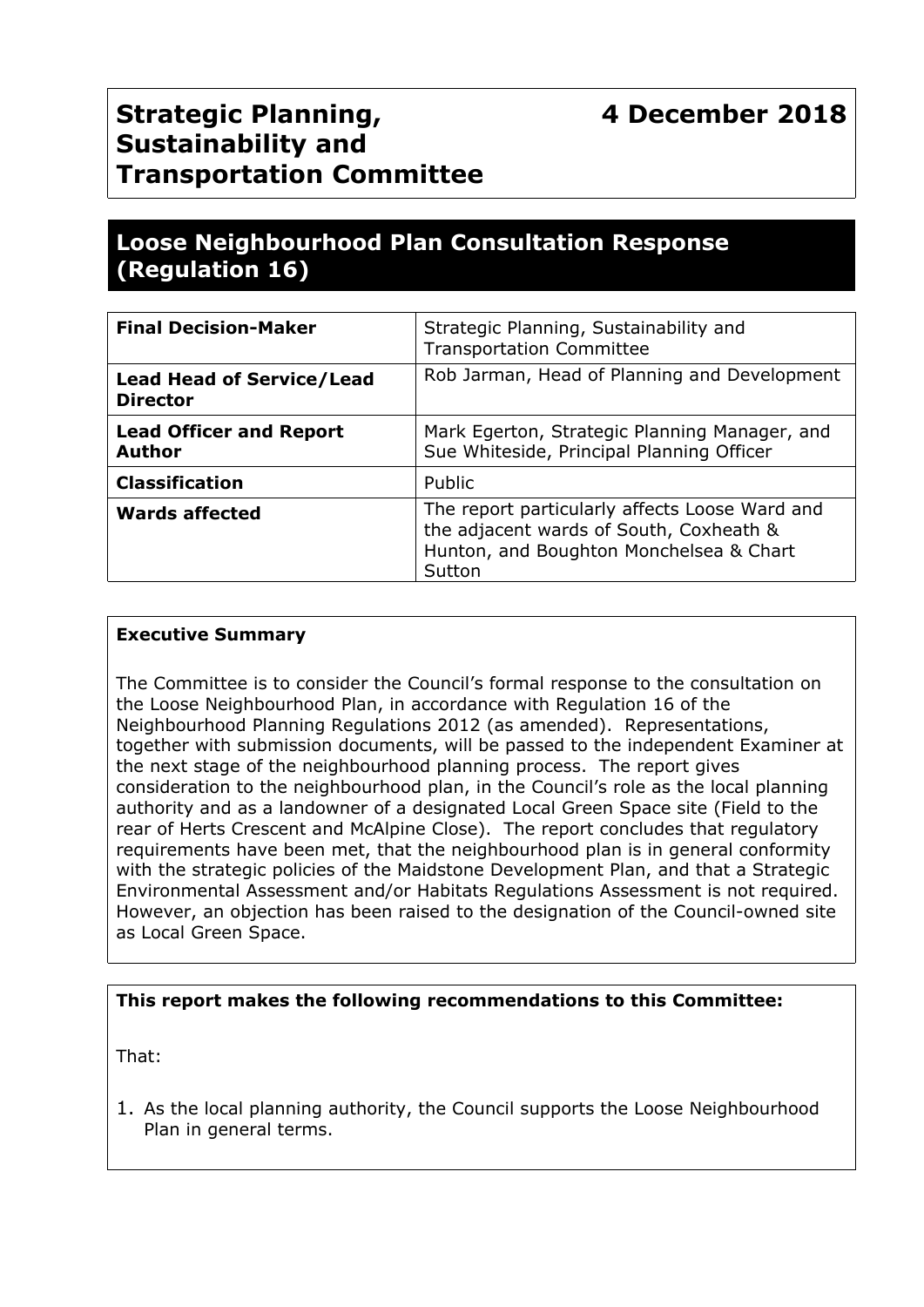- 2. As a landowner, the Council objects to the specific designation of Local Green Space at the Field to the rear of Herts Crescent and McAlpine Close in the Loose Neighbourhood Plan.
- 3. A consultation response be submitted in accordance with the Committees requirements.

| <b>Timetable</b>                                                          |                 |
|---------------------------------------------------------------------------|-----------------|
| <b>Meeting</b>                                                            | <b>Date</b>     |
| Strategic Planning, Sustainability and<br><b>Transportation Committee</b> | 4 December 2018 |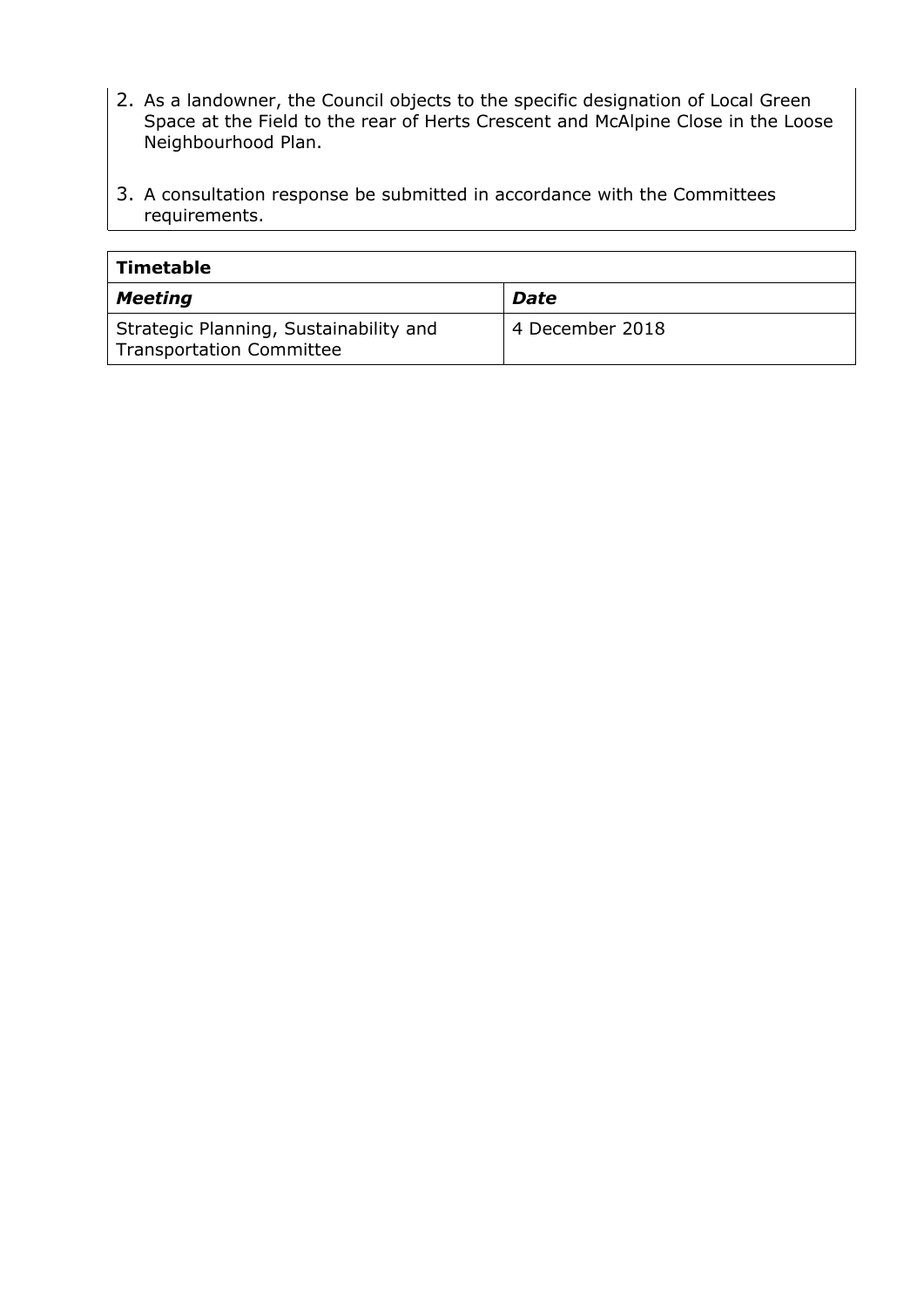#### **1. INTRODUCTION AND BACKGROUND**

#### **Background**

- 1.1 Parish councils and designated neighbourhood forums can prepare neighbourhood development plans, also known as neighbourhood plans, for their designated neighbourhood areas. Neighbourhood plans are required to have regard to national policy and be in general conformity with the strategic policies of the development plan for the area. Neighbourhood plans go through two rounds of mandatory public consultation before independent examination, local Referendum and being 'made' (adopted) by Maidstone Borough Council. The procedures for designating neighbourhood areas and preparing neighbourhood development plans are set out in The Neighbourhood Planning (General) Regulations 2012 (as amended).
- 1.2 Loose Parish was designated as a neighbourhood area on 4 October 2013. During the preparation of the Loose Neighbourhood Plan, officers have offered advice and support to the parish council on matters such as the neighbourhood planning process, the evidence base, the plan's regard to national policy, and general conformity with the strategic policies of the Maidstone Development Plan. Contact with the parish council has been maintained throughout the plan's preparation. The parish council has afforded officers the opportunity to informally comment on draft iterations of the plan, and has responded positively to the advice given.
- 1.3 The parish council undertook public consultation on the pre-submission version of the Loose Neighbourhood Plan (Regulation 14) between 31 October and 13 December 2016. In accordance with this Committee's neighbourhood planning protocol, the Council submitted a representation on the plan under the delegated authority of the Head of Planning and Development. Following consultation, the parish council has amended the plan, as appropriate, in response to all consultation representations.
- 1.4 When a parish council submits a neighbourhood plan to the Borough Council, the Council has a responsibility to ensure that regulatory requirements have been met: that public consultation on the presubmission draft plan was carried out in accordance with Regulation 14, and that the submission plan and supporting documentation meets Regulation 15 obligations. These requirements have been met.
- 1.5 The next stage is a further public consultation on the submission plan (Regulation 16), prior to the plan's submission for independent examination. The Borough Council is responsible for facilitating this consultation and agreed the consultation dates with the parish council: 2 November to 14 December 2018. Consultation is being undertaken in accordance with neighbourhood planning regulations, the Council's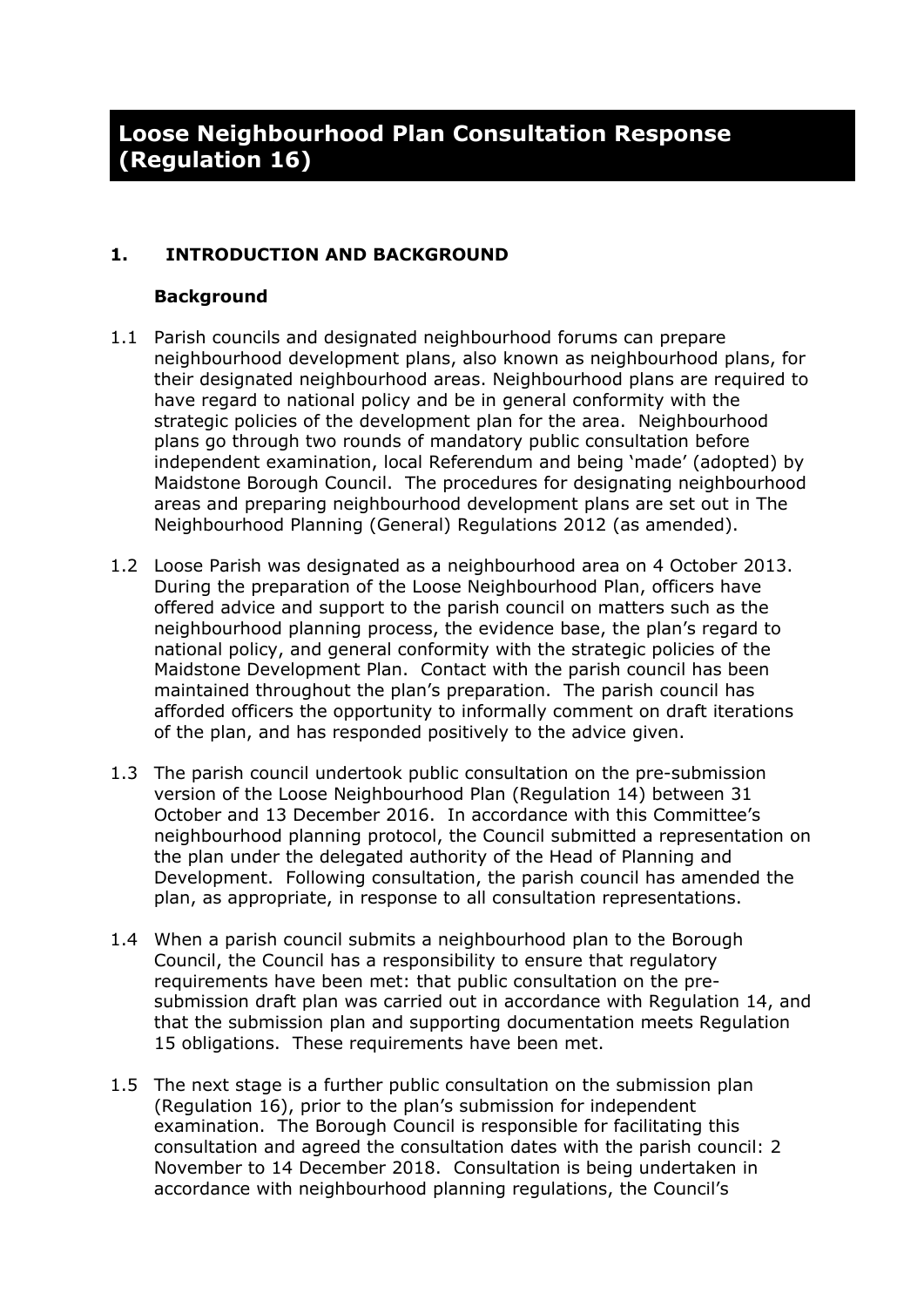Statement of Community Involvement 2018, and the neighbourhood planning protocol.

- 1.6 The Loose Neighbourhood Plan is attached as a background document to this report. The full set of consultation documents can be viewed on the planning portal at <http://maidstone-consult.limehouse.co.uk/portal/> , and comprise:
	- The Loose Neighbourhood Plan
	- Consultation Statement and Summary
	- Basic Conditions Statement
	- Environmental Statement and Appendix.
- 1.7 The Borough Council has a duty to screen the neighbourhood plan in respect of the need for a Strategic Environmental Assessment or Habitats Regulation Assessment, and to consult the statutory consultees set out in legislation (Natural England, Historic England and the Environment Agency). This exercise has been completed, and an SEA/HRA is not required for the plan.
- 1.8 At this stage, the Borough Council is also a statutory consultee and can submit comments on the plan for consideration by an independent Examiner. One of the policies of the neighbourhood plan, policy LP5(6) Field to the rear of Herts Crescent and McAlpine Close, affects land in the ownership of Maidstone Borough Council. **Consequently, the response set out in the report first considers the Council's role as the local planning authority and, second, as a landowner**.
- 1.9 The Borough Council is responsible for appointing the Examiner (in agreement with the parish council) and, following the close of consultation, for arranging the examination. The Loose Neighbourhood Plan and accompanying submission documents will be forwarded to the Examiner, together with all representations received, for his/her consideration. A neighbourhood plan examination is usually dealt with by written representations, although an Examiner can move to a Hearing for more complex plans or issues.
- 1.10 The Examiner's role is limited to testing the submitted neighbourhood plan against the 'Basic Conditions' tests for neighbourhood plans set out in legislation, rather than considering its 'soundness' or examining other material considerations. It is the role of the local planning authority to be satisfied that a basic condition statement has been submitted, but it is only after the independent examination has taken place and after the examiner's report has been received that the local planning authority comes to its formal view on whether the draft neighbourhood plan meets the basic conditions. The basic conditions are met if:
	- Having regard to national policies and advice contained in guidance issued by the Secretary of State, it is appropriate to make the neighbourhood plan;
	- The making of the neighbourhood plan contributes to the achievement of sustainable development;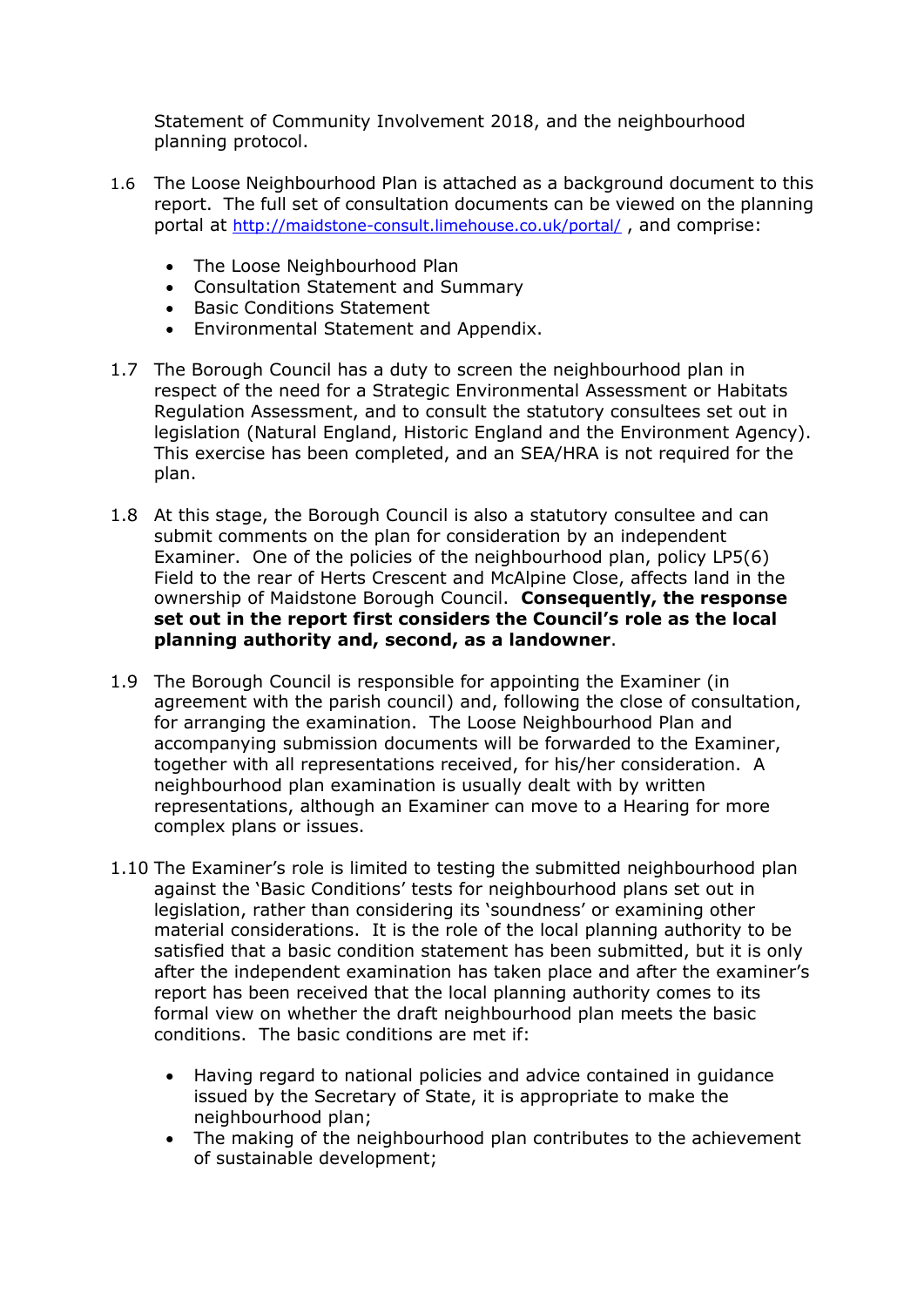- The making of the neighbourhood plan is in general conformity with the strategic policies contained in the development plan for the area of the authority (or any part of that area);
- The making of the neighbourhood plan does not breach, and is otherwise compatible with, EU obligations<sup>1</sup>; and
- Prescribed conditions are met in relation to the neighbourhood plan and prescribed matters have been complied with in connection with the proposal for the neighbourhood plan<sup>2</sup>.

#### **Local Planning Authority - Response to the Loose Neighbourhood Plan Consultation (Regulation 16)**

- 1.11 As the local planning authority consultee, the Borough Council's focus is on testing the Loose Neighbourhood Plan against the strategic policies of the Maidstone Borough Local Plan and the Kent Minerals and Waste Local Plan. This is important because, once made (adopted), the neighbourhood plan forms part of the Maidstone Development Plan and will be used when determining planning applications within the neighbourhood area.
- 1.12 The Loose Neighbourhood Plan sets the context for the parish, and includes a vision and objectives that focus on local issues. The plan contains 10 policies that cover access and movement, landscape protection, and design quality; and includes the designation of 12 areas of Local Green Space. Policies are justified in supporting text with illustrative photos and plans.
- 1.13 Overall, the plan is inclusive and well-written, and is considered to be in general conformity with the strategic policies of the Development Plan.
- 1.14 The principle of designating Local Green Spaces in neighbourhood plans is supported. Following the pre-submission plan consultation (Regulation 14), the parish council agreed with the Borough Council's recommendation to remove a number of Local Green Space designations that did not meet NPPF criteria, i.e. that a designation is "(a) in reasonably close proximity to the community it serves;( b) demonstrably special to a local community and holds a particular local significance, for example because of its beauty, historic significance, recreational value (including as a playing field), tranquillity or richness of its wildlife; and (c) local in character and is not an extensive tract of land" (NPPF, paragraph 100). Policies for managing development within a Local Green Space should be consistent with those for Green Belts (NPPF, paragraph 101).
- 1.15 The parish council has notified all landowners of designated Local Green Spaces and, in consultation with the community, has set out reasons for the designation of each site based on the criteria of the NPPF definition. All sites are in close proximity to the communities they serve, and none is considered to be an extensive tract of land. With regard to local significance and the value of individual Local Green Spaces to the community, the justification of the designations can be somewhat

<sup>&</sup>lt;sup>1</sup> For example, the need for a Strategic Environmental Assessment or Habitats Regulation Assessment

<sup>&</sup>lt;sup>2</sup> This applies to the need for an Environmental Impact Assessment for certain development proposals, and is not applicable to the Loose Neighbourhood Plan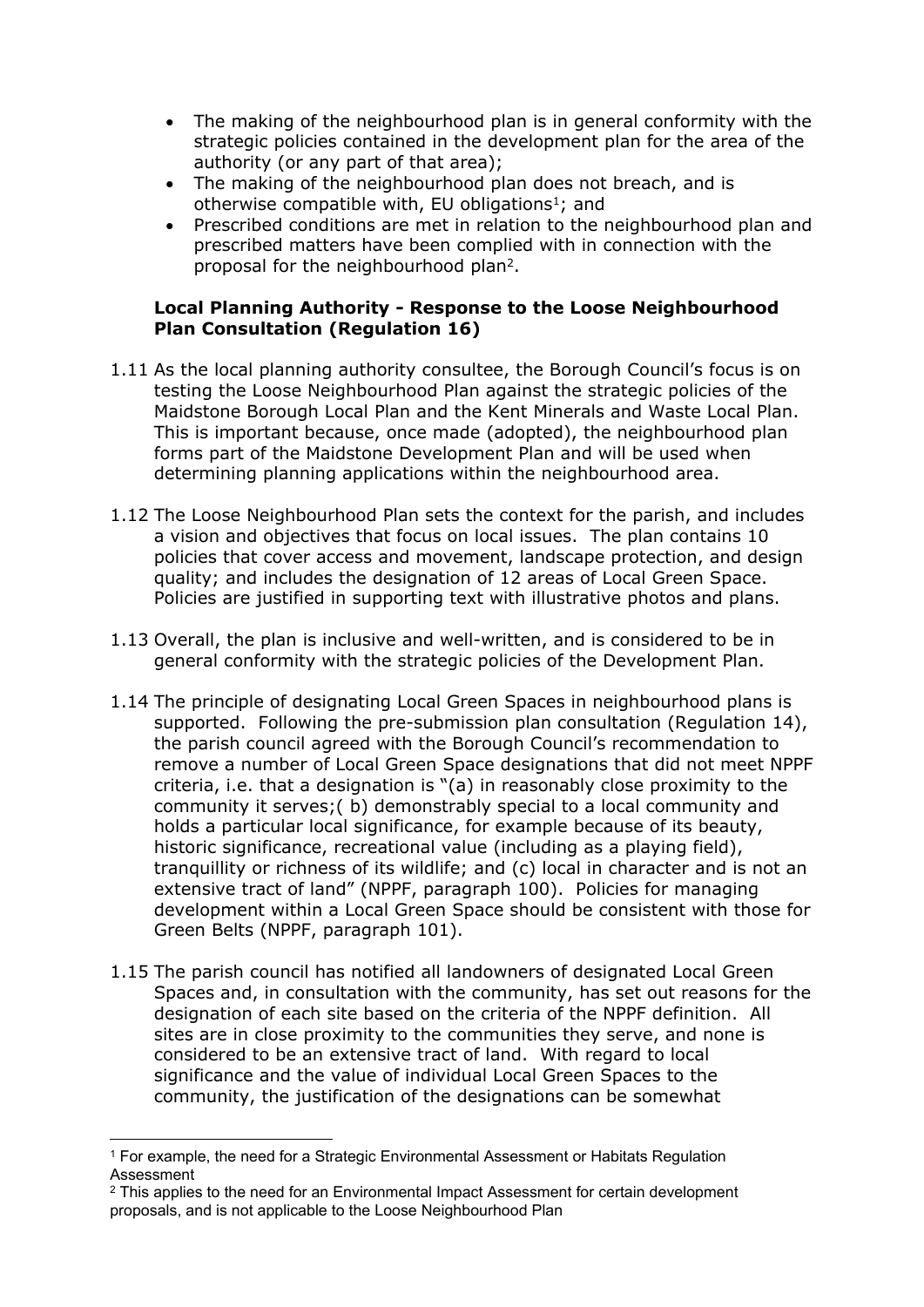subjective. Regardless, none of the sites designated raises concerns.

- 1.16 The Loose Neighbourhood Plan (submission version) was first published in June 2018, prior to the publication of the revised NPPF in July 2018. This has resulted in two instances where the plan should be updated to reflect the new NPPF, in addition to two further factual errors noted:
	- Paragraph 2.15 The Loose Valley Conservation Area extends into Tovil Parish, but it abuts the Parish of Boughton Monchelsea rather than extends into it;
	- Paragraph 2.18 Reference to the General Permitted Development Order 2011 should be replaced by The Town and Country Planning (General Permitted Development) (England) Order 2015;
	- Paragraph 4.5 Amend quotation to reflect paragraph 29 of the NPPF 2018; and
	- Paragraph 4.7 Objective 4 Amend reference to carbon-neutral to a low carbon future, to reflect the NPPF 2018.

These are minor points that do not affect the policies of the plan.

- 1.17 In summary, the Loose Neighbourhood Plan is considered to be in general conformity with the strategic policies of the Maidstone Development Plan. Following assessment, a Strategic Environmental Assessment and/or Habitats Regulations Assessment is not required. The regulatory requirements for consultation (Regulation 14) and submission (Regulation 15) have been met.
- 1.18 IT IS RECOMMENDED THAT THE LOOSE NEIGHBOURHOOD PLAN (ATTACHED AS A BACKGROUND DOCUMENT) IS SUPPORTED, AND THAT THIS REPORT IS APPROVED AS THE COUNCIL'S RESPONSE TO THE CONSULTATION.

#### **Landowner - Response to the Loose Neighbourhood Plan Consultation (Regulation 16)**

- 1.19 A neighbourhood plan can designate land as Local Green Space, even if the landowner objects to the designation. Any objections to a designated site, supported by the reasons for the objection will be considered by the Examiner who will recommend the retention or deletion of the site in the neighbourhood plan. Although policies for managing development within a Local Green Space should be consistent with those for Green Belts, boundaries can be amended where exceptional circumstances are fully evidenced and justified, through the preparation or updating of development plans (NPPF, paragraph 136).
- 1.20 In the case of the Loose Neighbourhood Plan, the Borough Council is the landowner of one of the Local Green Space designations: Field to the rear of Herts Crescent and McAlpine Close (policy LP5, site 6). The land is managed for informal recreation has a football kick-about goal and is used by dog walkers.
- 1.21 Departmental officer-level consultations on the neighbourhood plan have included the Parks and Open Spaces Manager and the Corporate Property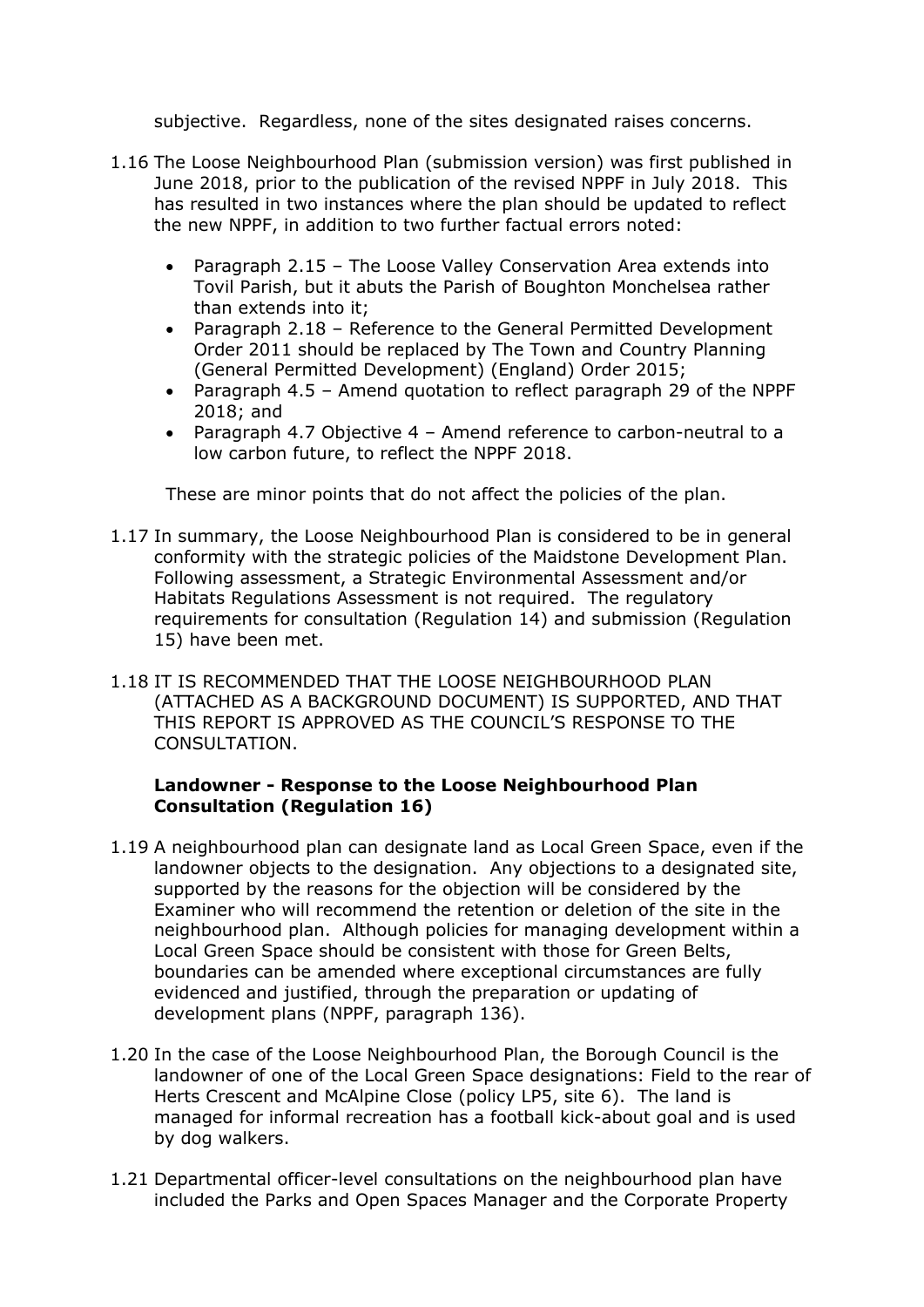Manager. The Council has no current plans for an alternative use of the site and is sympathetic to the aspirations expressed in the draft Neighbourhood Plan. However, it is considered that the specific 'Local Green Space' designation is too inflexible. The designation of the Field to the rear of Herts Crescent and McAlpine Close may at some future date prevent the land from being used for the benefit of the whole Borough's residents. It is also worth noting that there are already 11 other sites identified in the Plan as Local Green Space. Taken in the context of the Council's overall responsibilities and strategic priorities as a public body, it is therefore proposed that an objection be raised to this specific designation.

1.22 IT IS RECOMMENDED THAT, AS A LANDOWNER, AN OBJECTION IS RAISED TO THE DESIGNATION OF LOCAL GREEN SPACE AT FIELD TO THE REAR OF HERTS CRESCENT AND MCALPINE CLOSE (POLICY LP5, SITE NO. 6) IN THE LOOSE NEIGHBOURHOOD PLAN (ATTACHED AS A BACKGROUND DOCUMENT).

\_\_\_\_\_\_\_\_\_\_\_\_\_\_\_\_\_\_\_\_\_\_\_\_\_\_\_\_\_\_\_\_\_\_\_\_\_\_\_\_\_\_\_\_\_\_\_\_\_\_\_\_\_\_\_\_\_\_\_\_\_\_\_\_

#### **2. AVAILABLE OPTIONS**

- 2.1 Option A: To not to make representation on the Loose Neighbourhood Plan. The consultation is being run in accordance with the requirements of national legislation. There is no requirement for the Council to submit a representation on the neighbourhood plan. However to follow this option means that the Council's overall view as the Planning Authority is not asserted and its objection as landowner to a specific designation within the Plan is not made to the neighbourhood body. This approach would compromise the Council's opportunity to inform the Examiner of its position on the Neighbourhood Plan.
- 2.2 Option B: To approve this report as the basis for the Borough Council's representation on the Loose Neighbourhood Plan including the objection to the designation of the land at the rear of Herts Crescent and McAlpine Close as Local Green Space.

#### **3. PREFERRED OPTION AND REASONS FOR RECOMMENDATIONS**

3.1 Option B is recommended. Once a Neighbourhood Plan is made, it becomes part of the Maidstone Development Plan and is used for development management decisions. This option affords an opportunity to inform the Examiner of the Council's position in respect of the Loose Neighbourhood Plan.

#### **4. RISK**

4.1 The risks associated with this proposal, including the risks if the Council does not act as recommended, have been considered in line with the Council's Risk Management Framework. That consideration is shown in this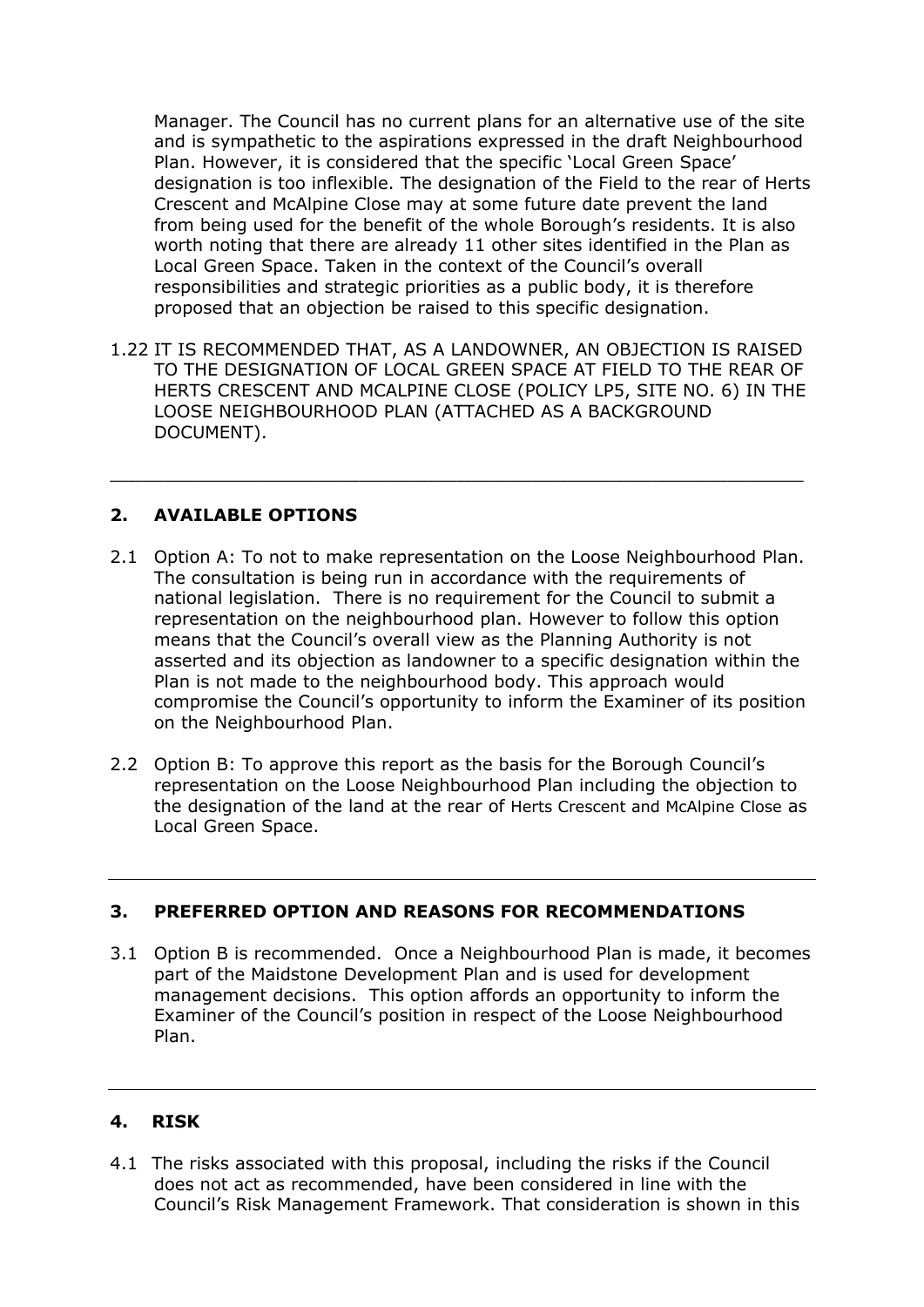report at paragraph 2.1.

- 4.2 There are some risks to the examination including the Council's objection as landowner and the fact that it may fail if statutory requirements are not met in terms of the latter point. These risks have been mitigated by the parish council's positive response to the constructive advice offered by officers on draft iterations of the neighbourhood plan, by ensuring compliance with regulatory requirements and the strategic policies Development Plan, and by undertaking consultation (regulation 16) in accordance with the Statement of Community Involvement.
- 4.3 The risks associated are within the Council's risk appetite and will be managed as per the Council's policy.

#### **5. CONSULTATION RESULTS AND PREVIOUS COMMITTEE FEEDBACK**

 $\_$  , and the set of the set of the set of the set of the set of the set of the set of the set of the set of the set of the set of the set of the set of the set of the set of the set of the set of the set of the set of th

- 5.1 The Loose Neighbourhood Plan is subject to two rounds of public consultation. The first (Regulation 14) was undertaken by the parish council in 2016. Maidstone Borough Council's representation to that consultation was submitted under delegated authority to the Head of Planning and Development. The comments received during consultation, together with the parish council's responses to the issues raised, are summarised in the Consultation Statement. The plan has been amended as a result.
- 5.2 The current consultation (Regulation 16) is undertaken by the Borough Council on behalf of Loose Parish Council. All representations will be collated by the Borough Council and forwarded to the independent Examiner of the plan, together with the submission documents, for his/her consideration.

#### **6. NEXT STEPS: COMMUNICATION AND IMPLEMENTATION OF THE DECISION**

6.1 Examination of the Loose Neighbourhood Plan would normally be expected to be dealt with by written representations rather than a Hearing. However, given that the council is objecting as landowner there is a possibility that a hearing may be necessary. Maidstone Borough Council is required to pay for the costs of the examination. Following the examination, the Examiner will issue his/her report and recommendations. A report will be presented to this Committee, outlining the Examiner's recommendations and seeking a decision on whether to move the plan to Referendum. If more than half of those voting in the Referendum have voted in favour of the plan being used to inform planning applications in the area, the plan will move forward to being made (adopted) by full Council.

## **7. CROSS-CUTTING ISSUES AND IMPLICATIONS**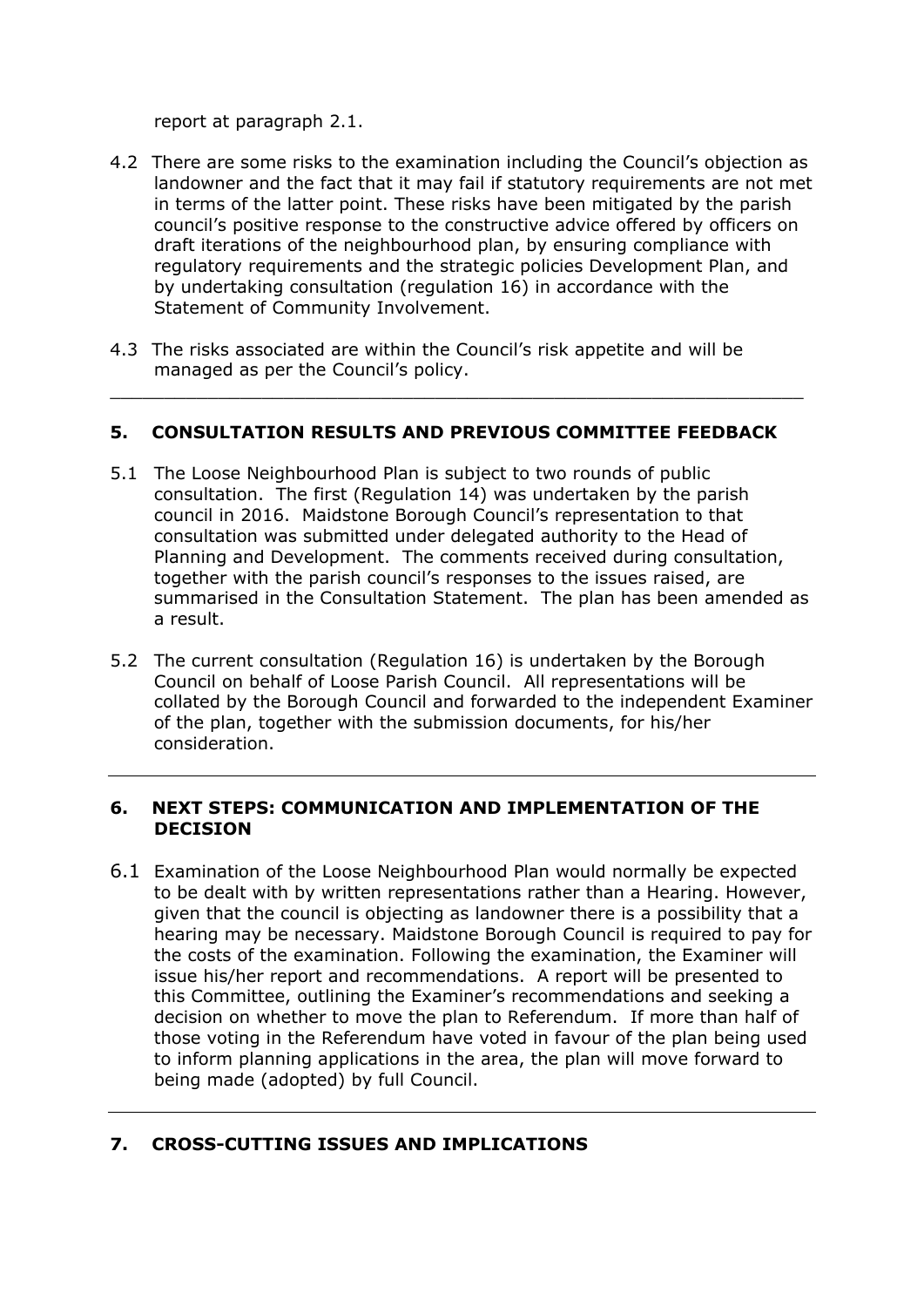| <b>Issue</b>                                    | <b>Implications</b>                                                                                                                                                                                                                                                                                                                                                                                                                                                                                             | Sign-off                                                            |
|-------------------------------------------------|-----------------------------------------------------------------------------------------------------------------------------------------------------------------------------------------------------------------------------------------------------------------------------------------------------------------------------------------------------------------------------------------------------------------------------------------------------------------------------------------------------------------|---------------------------------------------------------------------|
| <b>Impact on Corporate</b><br><b>Priorities</b> | It is not expected that the<br>recommendations will by themselves<br>materially affect achievement of<br>corporate priorities. However, when<br>the neighbourhood plan is 'made', it<br>will form part of the Maidstone<br>Development Plan, which will assist<br>in the delivery of the Council's<br>objectives, notably 'Keeping<br>Maidstone Borough an attractive<br>place for all'.                                                                                                                        | Rob Jarman,<br>Head of<br>Planning and<br>Development               |
| <b>Risk Management</b>                          | Risks are set out in Section 4. This<br>consultation (Regulation 16) is being<br>run to ensure that the plan<br>maintains the requirements of<br>national legislation.                                                                                                                                                                                                                                                                                                                                          | Rob Jarman,<br>Head of<br>Planning and<br>Development               |
| <b>Financial</b>                                | The costs for consultation<br>(Regulation 16), examination,<br>Referendum and adoption of the<br>Loose Neighbourhood Plan are borne<br>by the Borough Council. There is a<br>dedicated budget for this purpose,<br>funded by HCLG neighbourhood<br>planning grants. No additional<br>budget is required for<br>neighbourhood planning at this<br>stage. The Council's position as<br>landowner in relation to one site<br>addressed by the Neighbourhood<br>Plan is set out in paragraph 1.21 of<br>the report. | Finance<br>Team                                                     |
| <b>Staffing</b>                                 | The recommendations can be<br>delivered within current staffing<br>levels.                                                                                                                                                                                                                                                                                                                                                                                                                                      | Rob Jarman,<br>Head of<br>Planning and<br>Development               |
| Legal                                           | Accepting the recommendations will<br>fulfil the Council's duties under the<br>Town and Country Planning Act<br>1990, as amended by the Localism<br>Act 2011, the Housing and Planning<br>Act 2016, and the Neighbourhood<br>Planning Act 2017. The<br>recommendations also comply with<br>the Neighbourhood Planning<br>(General) Regulations 2012 (as                                                                                                                                                         | Cheryl Parks,<br>Mid Kent<br>Legal<br><b>Services</b><br>(Planning) |